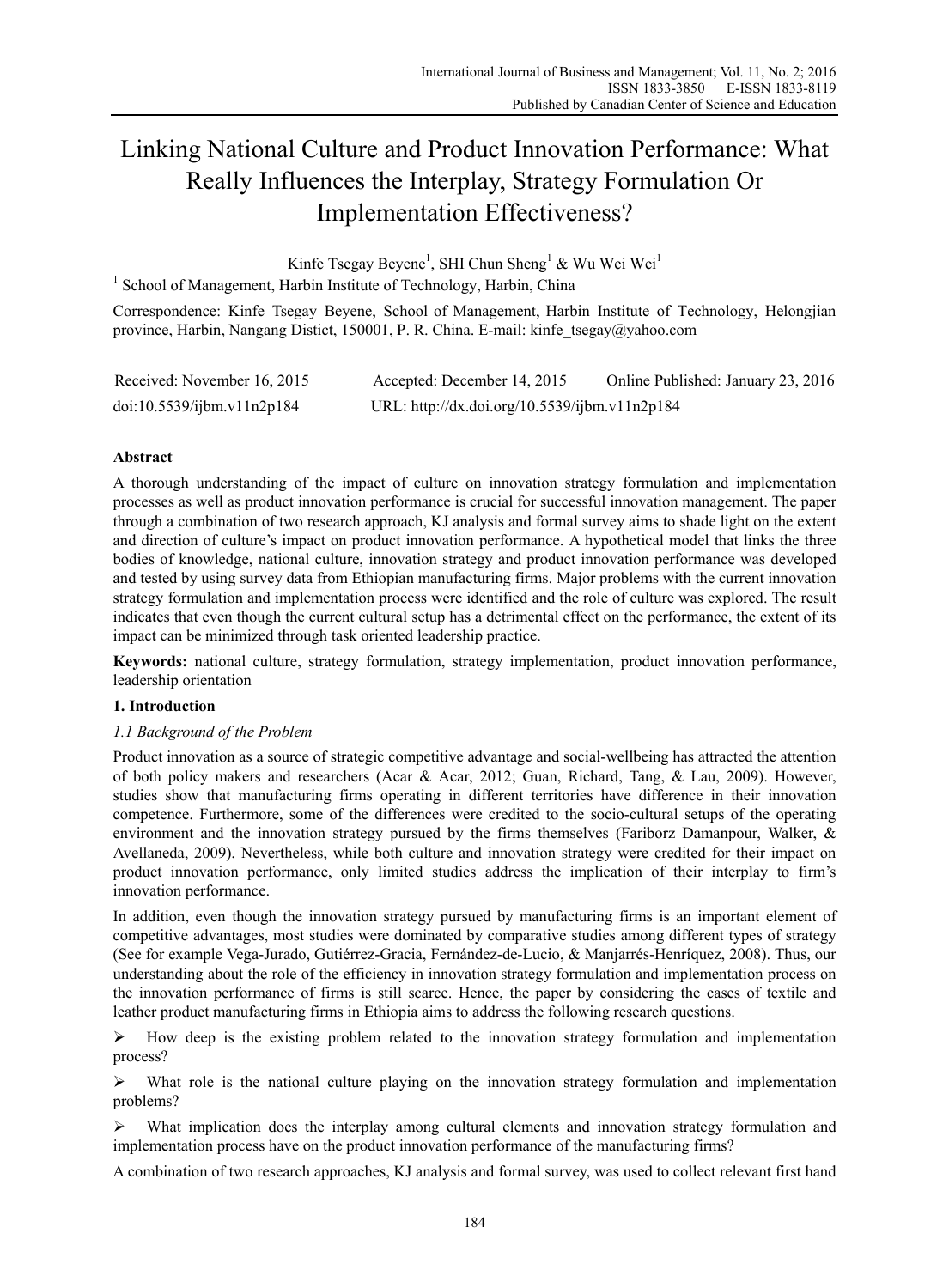data. While the KJ analysis pinpoints the existing problems in innovation strategy formulation and implementation process, the survey provides supportive information about the role of culture and the interrelations among the constructs. The insight developed through the extensive use of the deployed research approach in the case of Ethiopian manufacturing sector will have important implication.

In attaining the underlying objectives the paper will contribute to both the theory of innovation and managerial practice. First, the paper forges an interrelationship among three separate body of knowledge, culture, innovation strategy and performance. In doing so, it develops and tests a hypothetical model relating the three constructs. Hence the result of the analysis will help to fill existing literature gaps. Second, it develops a more detailed conceptual model by dividing product innovation performance into project performance and commercial performance. While the project performance concerns with the internal efficiency of the innovation process, the commercial performance focuses on the financial gain of organizations and the level of customer satisfaction imported due to the new product. Hence, the model will be an alternative analysis tool for further similar tests and theory development. Third, considering that the current national cultural setup has a detrimental effect on the innovation performance firms, it will guide the management of the firms in pioneering and cultivating favorable organizational culture that counteracts such an effect. Fourth, the result of the paper will help policy maker to identify the areas and types of intervention in the process of helping manufacturing firms to enhancement their innovation activity.

## *1.2 Manufacturing in Ethiopia*

As one of the fastest growing nations that shows record economic development in the last decade, Ethiopia is becoming the hub of foreign direct investment in the continent. More importantly, due to its low labor cost and availability of ample resource to support the sub sectors, Ethiopia is becoming one of the locations for large international textile and leather product (tannery and footwear) manufacturing firms (Muchie, 2000). Consequently, the national government is currently giving a high preferential focus for the sectors for three interrelated economic reasons. First, most of the input for the two sub sectors is locally produced agricultural product. Second, both sectors require a massive low and medium level skilled manpower which will help the government to attain the wealth creation objective. Third, as the sectors are export oriented, they will be part of the solution for the nation's hard currency problem (Lemma, Tegegne, & Hoekstra, 2012)

Culturally, Ethiopia is categorized to the Eastern cultural environment which by many scholars was characterized to be dominated by high power distance; high collective thinking and high uncertainty avoidance (see for example Top, Öge, Atan, & Gümüş, 2015). This was reflected in the recent cultural value evaluation of Hoftede (2010) in which the country scores 70 for power distance, 80 for collectivism and 55 for uncertainty avoidance. The current cultural setup of the nation is also reflected in the structure and management philosophy of the manufacturing firms and influencing their day-to day activity. Thus, a deeper understanding about the interrelationship between culture and product innovation performance will support the long term profitability of firms in the nation.

#### **2. Literature Review and Hypotheses**

Though product innovation has been considered as a key source of strategic competitive advantage and sustainable profit, studies show that not all firms benefit equally in its practice. According to Muchie, (2000) manufacturing firms operating in different territories have difference in their innovation competence and innovation performance. Triggered by such differences, researchers dedicated huge effort to identify and evaluate factors that contribute to such differences (Fariborz Damanpour et al., 2009). Some of the findings have indicated that the culture within which a firm operates and the innovation strategy it pursued have potential contribution towards the difference in innovation competence (Menguc & Auh, 2010). Thus, with the aim of extending the theory, the paper though an extensive literature review conceptualizes the model in figure 1 and proposed hypotheses to be followed.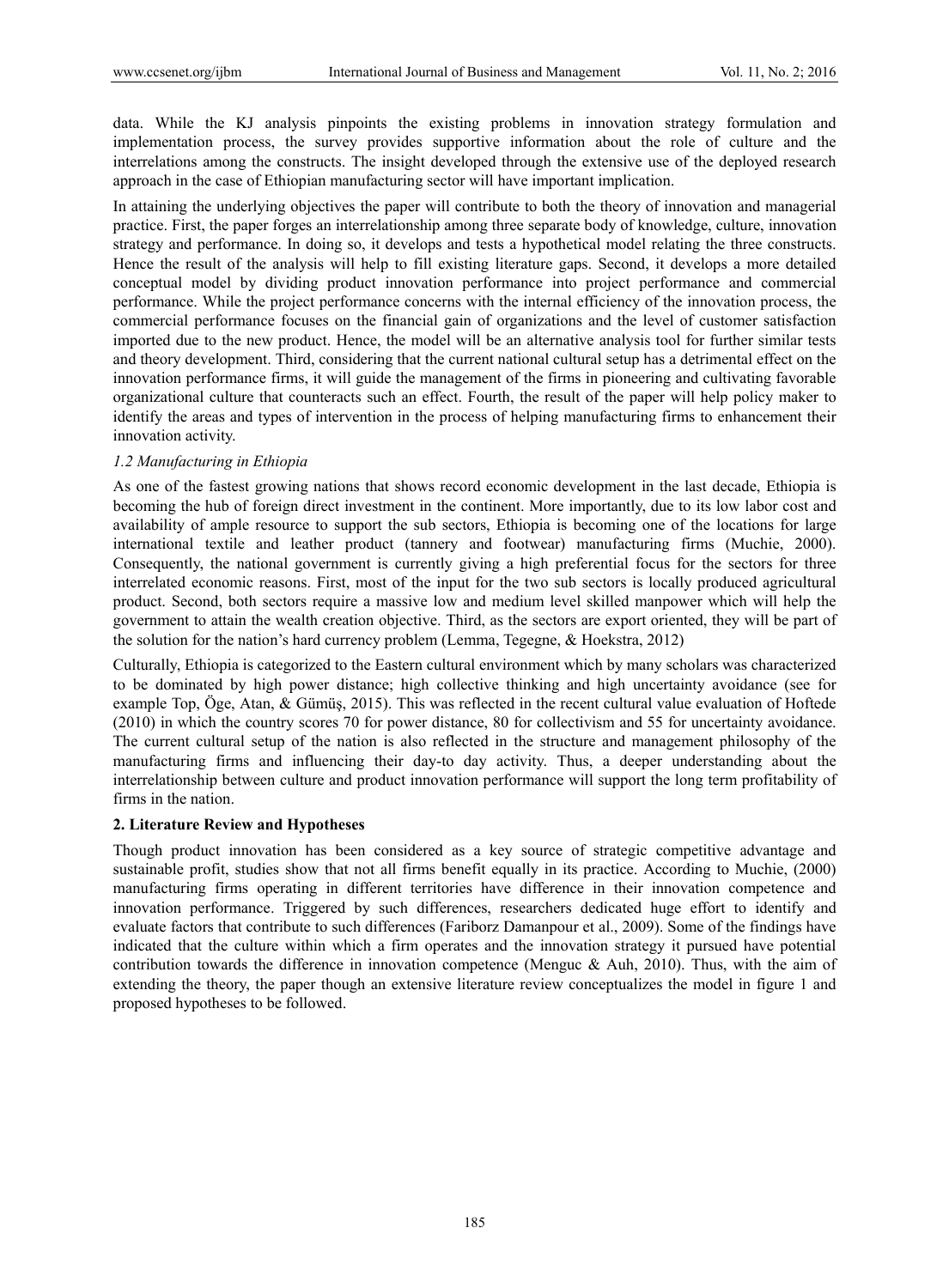

Figure 1. Conceptual framework

#### 2.1 Product Innovation Performance

Product innovation is the diffusion and translation of market and Technology related information in to products of higher customer values (Samara, Georgiadis, & Bakouros, 2012). Product innovation performance on the other hand is defined either from market perspective, process perspective or the combination of the two. According to Menguc and Auh (2010) product innovation performance is a continuous organizational process that measures the effectiveness of the innovation process and the related success in marketing the new product. Mengue and Auh (2010) also conceptually poised that success in product innovation of firm is a measure of its competence to successfully execute new product generation process and successfully commercialize it. Thus, the paper based on the existing findings considers product innovation to be a total performance of an organization's innovation process measured in terms of its project performance and commercial performance.

The commercial performance is the market success of a new product related to organization's financial gain and the level of customer satisfaction imported due to its introduction (Laforet, 2008; Menguc & Auh, 2010). The project performance on the other hand is concerned with the internal efficiency of the innovation process. The project performance is the total effort an organization invested on the innovation process and is manifested through the speed of idea generation and development, the process and output quality and the overall cost reduction effort (Kok & Biemans, 2009; Martín-de Castro et al., 2012). A notion in recent findings is that firms that have faster new product generation process supported by lower cost and high quality outperform their counterparts (Kessler, 2000; Nieto & Santamaría, 2007). According to Menguc & Auh, (2010) also the culture that surround an organization and the efficiency of its innovation strategy formation and implementation processes make a difference in their product innovation performance.

#### 2.2 Innovation Strategy and Innovation Performance

The establishment of a business enterprise necessitates a strategy of customer value creation and coping up with the actions of key competitors (Kessler & Bierly, 2002). According to Ulwick (2005) innovation strategy is a plan of action that outlines the direction of individual and group contribution in attending organizational goals related to the generation, development and commercialization of products with higher customer values. In accordance to Nag, Hambrick, and Chen (2007) product innovation strategy comprises both the formulation and implementation processes.

Through innovation strategy formulation process, organizations determine their new product development process, the selection mechanism of new product idea to pioneer and identify the type of competence to develop and resources to be allocated (Ulwick, 2005). The team of experts participated in the KJ analysis role playing stage identify three important factors that determine the effectiveness of the innovation strategy formulation process. These include input information, the level of consensus among decision makers and the amount of information involved in the evaluation process of alternative strategies. A break through innovation strategy formulation needs a well-structured information acquisition, organization and prioritization process. However, due to limitation in the power of data analysis, most strategic choices are results of a defensive process and are dominated by the intention of powerful people (Ulwick, 2005). This according to Lehner (2004) is one of the important sources of failure in strategy implementation.

The innovation strategy implementation process is an organization wide effort that entails the commitment of organizational members and the allocation of necessary resources. According to Zhang et al. (2009), a properly formulated innovation strategy accompanied with clear goals encourages the involvement of organizational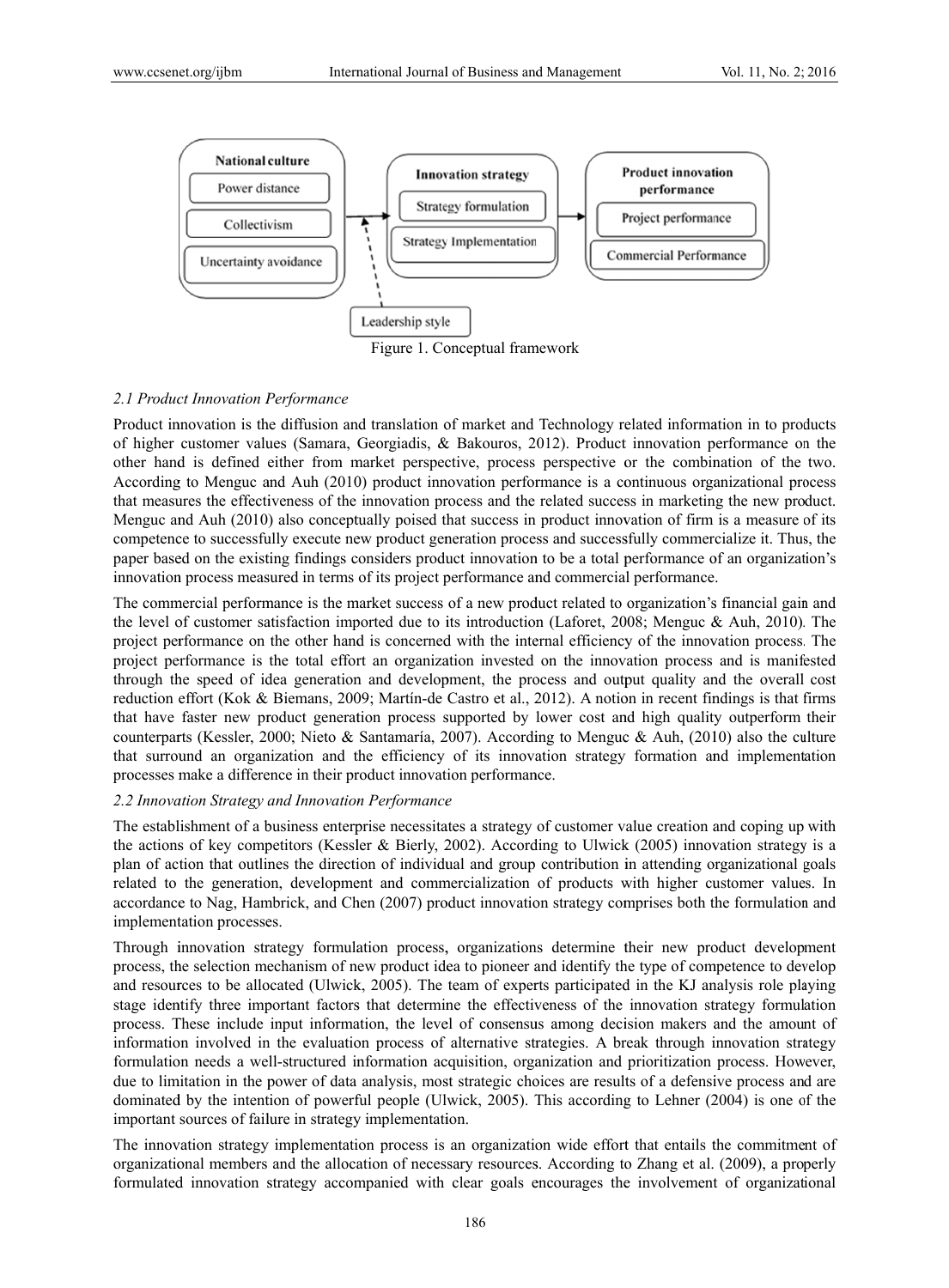members and increases the success rate of the implementation process. However, with respect to the KJ analysis role players, top management of their respective firms consider the formulation process as an end by itself. Accordingly, at the end of the formation process, top management commitment become low, middle management are reluctant to create awareness and resources are restricted. The notion of the experts was also reflected in the work of Acar and Acar (2012) and Zhang et al. (2009) that for most firms the pace of management commitment and resource allocation are lower at the end of strategy formulation process.

Existing literatures concerned with the interrelationship between strategy process (Formulation and implementation) and product innovation performance have reported a significant positive correlation between the two constructs (See for example Acar & Acar, 2012; Ulwick, 2005). A properly formulated and implemented innovation strategy facilitates information flow, reduces the cost of development, speeds up the new product development process and increase the level of customer satisfaction. The notion was also shared by Zhang et al. (2009) both the formulation and implementation processes through their influence on type of information needed, the source of information and the interplay among difference pieces of information are positively correlated to innovation performance of organizations. Hence, we hypothesized that

**H1**: Both innovation strategy formulation and implementation processes are positively correlated to the project and commercial performance of firm's innovation process.

## *2.3 National Culture and Innovation Performance*

National culture is a source of an organization's internal culture and through its influence on the structure, it impacts innovation strategy formulation and implementation process as well as product innovation performance (Sumaco, Imrie, & Hussain, 2014). Accordingly, while some cultures encourage collaboration among organizational members, others are sources of conflict and hinder the performance of an organization. Culture according to Hofstede, (1980) is a collective mind programing of group of people that distinguishes them from others and influences their behavior towards changes in their environment. Though dubious and still facing some critics related to units of analysis, number of dimension and the possibility of cultural change with time the Hofstede cultural framework is frequently used in organizational analysis (Casey, Riseborough, & Krauss, 2015). The paper adopts the Hofstede cultural framework and reexamines the impact of the three cultural dimensions, power distance, collectivism and uncertainty avoidance on product innovation performance of manufacturing firms in Ethiopia.

Power distance signifies the extent to which low powerful members of a society expect and accept the existence of unequal power distribution (Hofstede, 2001). According to Tihanyi, Griffith, and Russell (2005) and Mihet, (2013) high power distance culture influences the structure at both national and organizational levels. Accordingly, business organizations operating in high power distance societies have very formalized and rigid structure that leave no room for employee participation. The top management of organizations in such culture is highly dependent on the rules and regulations of the organization and lateral communication is at its minimal. Employees are entirely dependent on management consultancy about what and how to do their daily activity (Hauff, Richter, & Tressin, 2015). Such an environment will arguably influence the way how innovation strategies are formulated and implemented and through such an influence, it affects the innovation performance of the organizations. Hence, we propose the hypothesis that

**H2**: The high power distance culture in the country through its influence on the innovation strategy formulation and implementation process is negatively correlated to the product innovation performance of the manufacturing firms.

Due to long standing religious ties, the Ethiopian culture as reflected by the cultural evaluation module of (Hoftede, 2010) is characterized as a highly collective culture. Studies show that business enterprises operating within highly collective culture prioritize social thinking and encourages the presence of shared organizational values (Griffith, Zhang, & Cavusgil, 2006). However, when it comes to the effect of collective culture on performance, existing literatures draw inconsistent conclusions. Studies that consider the Western cultural environment (See for example Hofstede et al., 1991) conclude that low collectivist culture encourages individuals to incorporate their creativity and perform higher. On the other hand, findings from the Eastern culture, especially those considered Japanese culture (See for example Engelen, Brettel, & Wiest, 2012; House, Hanges, Javidan, Dorfman, & Gupta, 2004) claimed that highly collective societies are more creative and productive. The latter argues that highly collective cultures create a platform for smoother information flow and organizational learning which in turn boosts individual and group performance. Hence, by considering the notion we hypothesized that

**H3**: The high collectivism culture in the country through its influence on the innovation strategy formulation and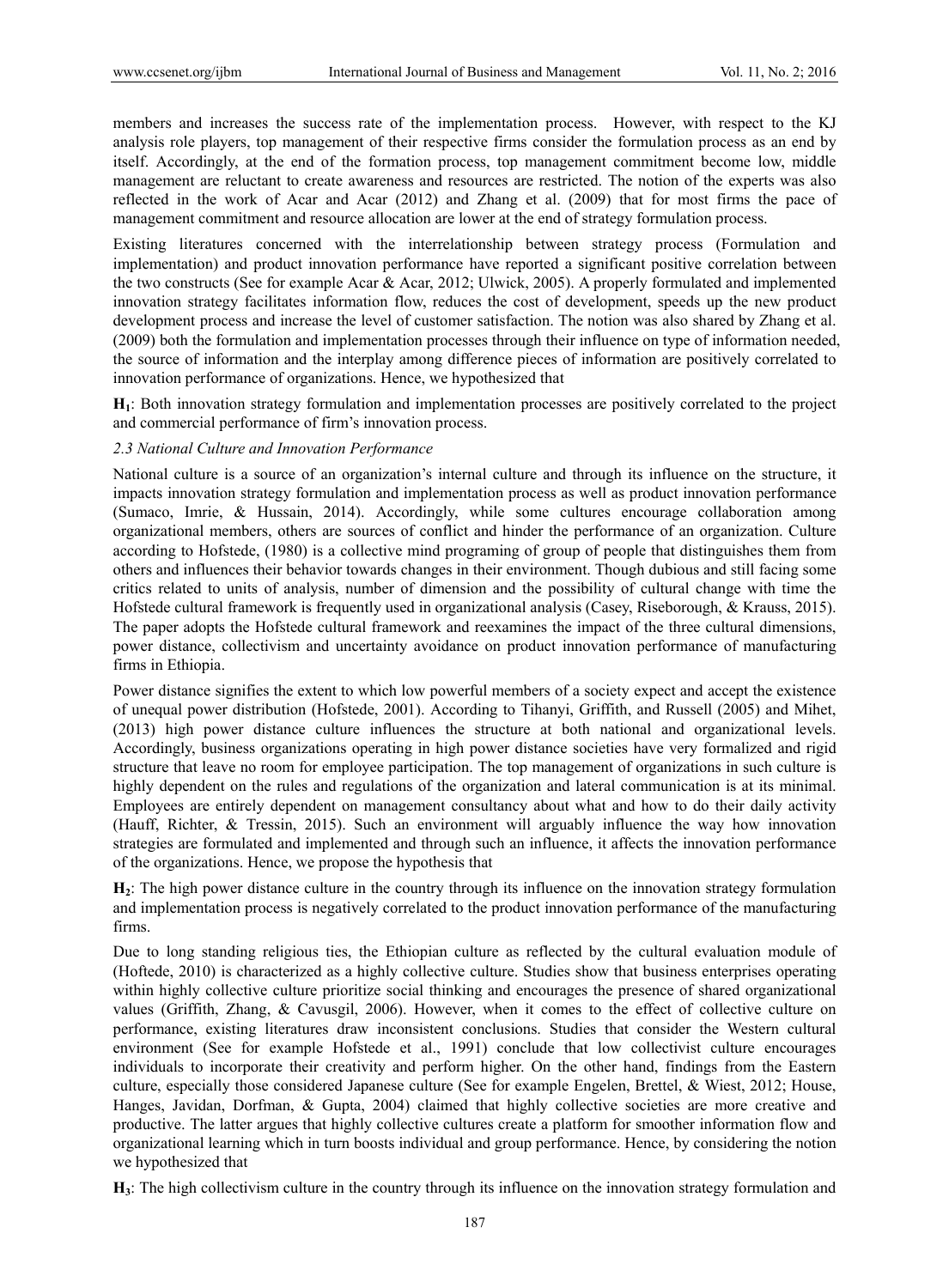implementation process positively influences product innovation performance of manufacturing firms.

Uncertainty avoidance is a cultural indicator that signifies the extent a society is threatened by ambiguous conditions and the type of mechanisms it deployed in handling them (Hofstede, 2001). According to Efrat, (2014), business organizations operating within high uncertainty avoiding society are highly inflexible and resist possible changes. In such a culture, the management tightens the rules and regulations and controls the duties and responsibilities of organizational members (Ayoun & Moreo, 2008). Consequently, the dependence on the rules and regulations might make employees to be reluctant in taking risks which in turn influences both individual and group performance. In support of the notion, House et al. (2004) suggested that because of the high uncertainty associated with product innovation, firms operating within high uncertainty avoidance culture perform lower than their counterparts. Thus, with respect to the manufacturing firms in Ethiopia, we hypothesized that

**H4**: The high uncertainty avoidance culture in the country through its influence on the innovation strategy formulation and implementation process negatively influences the product innovation performance of manufacturing firms.

## *2.4 The Moderating Role of Leadership Style*

The effect of culture on firm's product innovation performance is reflected through its influence on the behavior and actions of organizational members. Most importantly, the impact is a reflection of the values, attitude and leadership philosophy of the top management (Ayoun & Moreo, 2008). The effect of culture on the leadership in turn affects the level of management proactivity and risk taking propensity. According to Ayoun and Moreo (2008), the difference in those values and attitudes creates a difference in the way organizations handle the formulation and implementation process of innovation strategy as well as their innovation performance. The notion was shared by Menguc and Auh (2010) that the outcome of innovation strategy is different for different leadership structures and philosophies. The leadership of an organization is responsible for pioneering the innovation strategy, allocating resource and influencing the behavior of its followers towards the attainment of predetermined organizational goals

Due to the frequency of practice in the study area under consideration, the paper examines the level of moderating effects of task and employee oriented leadership styles. Employee oriented leadership focuses on subordinates' human needs, builds effective work group and supports development and empowerment. On the other hand, task oriented leaders focused on achievement of goals, lower cost and higher efficiency (Özsahin, Zehir,  $\&$  Acar, 2011). As the study is concerned with the efficiency of innovation strategy formulation and implementation processes, the paper argues that the task oriented leadership style will bring better performance than the employee oriented one. Hence, we hypothesized that:

**H6:** The influence of the national culture on product innovation performance is stronger in firms that pursue employee oriented leadership than in firms that have task oriented leadership style.

## **3. Methodology**

#### *3.1 Sample and Data Collection*

The study sought to explore the extent of impact of national culture on the product innovation performance Ethiopian manufacturing firms. To have a compelling survey data with a deeper understanding about the interplay between national culture and innovation strategy and it role on the product innovation performance, the paper employs a combination of two stage research approach. In the first stage 42 top and middle management members from leather and textile product manufacturing firms were invited for a one day role play in KJ analysis.The experts were with background of strategy formulation and implementation process and have worked for an average of five Years as members of the managements in their respective firms. The experts were divided in to groups to conduct KJ analysis concerning the existing problems related to strategy formulation and implementation process. From this stage it was emerged that six main areas including characteristics of strategic decision makers, decision efficiency, input information, level of employee participation, resource allocation and relevance of the strategy itself were pinpointed to be the primary problems. See figure … for the summarized result of KJ analysis.

In the second stage, a formal survey with the aim of collecting firsthand information about the role of culture on the aforementioned innovation strategy formulation and implementation problems was conducted. As they are the most informed bodies of an organization (García-Morales, Jiménez-Barrionuevo, & Gutiérrez-Gutiérrez, 2011; Wang, 2012), the top and middle management of each firm were used as key informants. Before the actual survey, the survey questionnaire that contains measurement items from existing literatures was thoroughly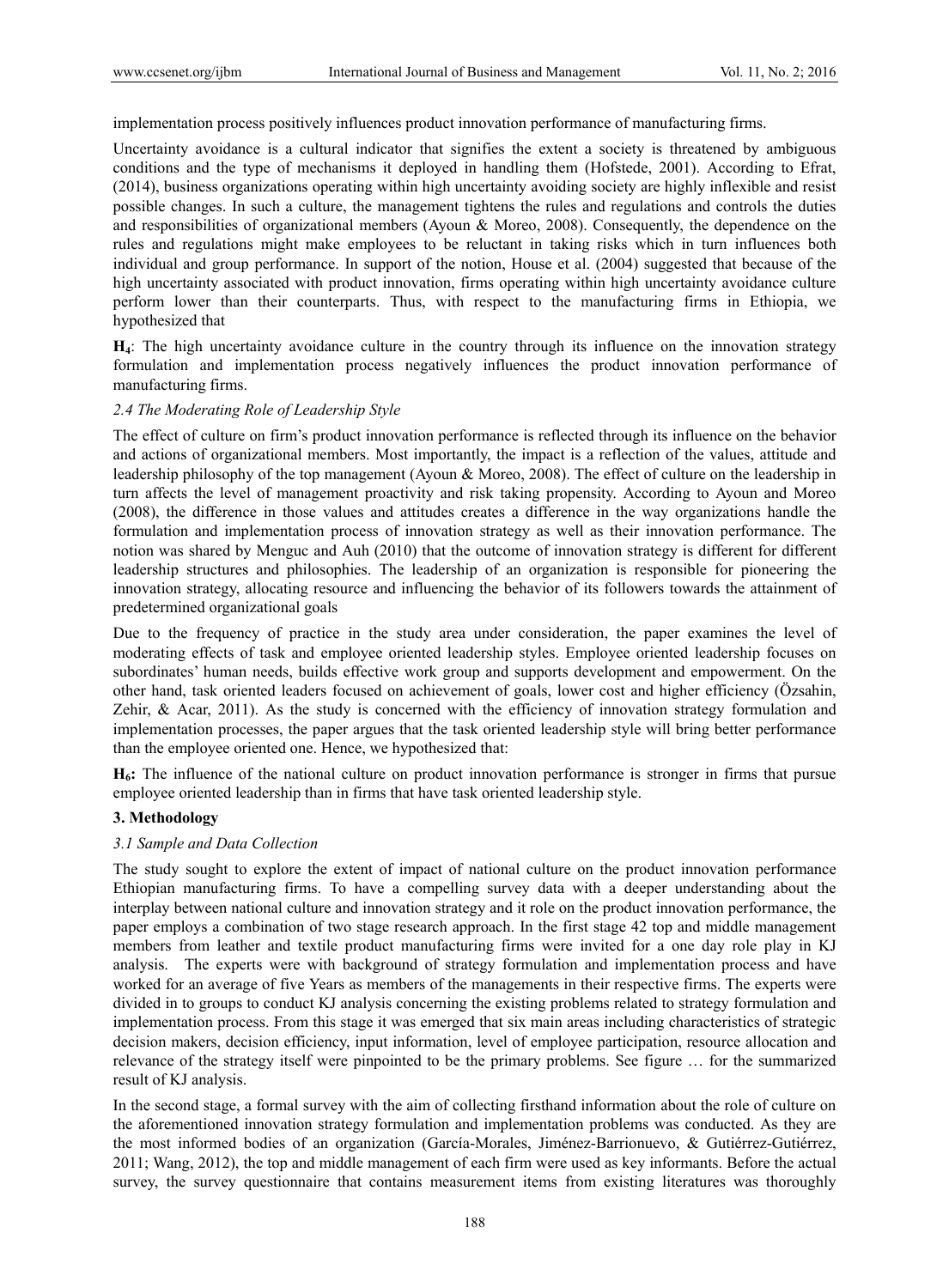validated and pretested through interviews with academia experts and senior management members. In accordance to Dillman (1978) ten questionnaires along with a cover letter stating the objective of the study and a prepaid envelop was sent to the human resource department of each organization to be distributed among the management members. At the end of the second week of the first distribution, a second wave of questionnaire was sent to each participating firm as a reminder. The effective response rate was 29% which includes 286 from textile and 146 from leather product manufacturers (See Table 1). The survey was conducted from December 2013 to May 2014.

#### *3.2 Measurement Instrument*

To test the proposed hypotheses, multi-scale item were used. The measurement items were adopted from existing literatures and professionally translated in to Amharic.

*National culture*: items related to the three Hofstede cultural diminutions, power distance, collectivism, and uncertainty avoidance were adopted from Rhyne, Teagarden, and Van den Panhuyzen (2002). Respondents, on 5-point Likert scale, were asked to evaluate the level of influence of the enlisted cultural factors on efficiency of strategy formulation and implementation processes of manufacturing firms.

|                              | First stage    |            | Second stage |            |  |  |
|------------------------------|----------------|------------|--------------|------------|--|--|
| <b>Current position</b>      | Frequency      | Percentage | Frequency    | Percentage |  |  |
| General managers             | 3              | 7.1        | 13           | 3.0        |  |  |
| Production managers          | 8              | 19.0       | 102          | 23.6       |  |  |
| Project managers             | $\overline{7}$ | 16.7       | 19           | 4.4        |  |  |
| Marketing and sales managers | 9              | 21.4       | 53           | 12.3       |  |  |
| Facility managers            |                |            | 43           | 10.0       |  |  |
| Design managers              | 4              | 9.5        | 45           | 10.4       |  |  |
| Quality managers             |                | 2.4        | 52           | 12.0       |  |  |
| R&D managers                 | 5              | 11.9       | 48           | 11.1       |  |  |
| Financial managers           | 5              | 11.9       | 32           | 7.4        |  |  |
| Human resource managers      |                |            | 25           | 11.9       |  |  |
| Gender                       |                |            |              |            |  |  |
| Male                         | 37             | 88.1       | 354          | 81.9       |  |  |
| Female                       | 5              | 11.9       | 78           | 18.1       |  |  |

#### Table 1. Respondents' characteristics

*Innovation strategy*: the paper is mainly concerned with the effect of the efficiency of strategy formulation and implementation process in the firms. Based on the outcome of the first stage, the formulation process was measured against the input information, the characteristics of the decision making process and overall process efficiency (Minarro-Viseras, Baines, & Sweeney, 2005; Ulwick, 2005). The implementation process on the other hand was measured by using the level of employee participation and resource allocation (Radomska, 2014). Measurement items were adapted from Lehner (2004).

*Product innovation performance*: the paper considers product innovation to be the total performance of both project and commercial performance of the innovation process of the firms. While project performance is measured against speed, quality and cost of the innovation process (Kessler, 2000; Wang & Wang, 2012), the commercial performance was measured with organization's financial gain and imported customer satisfaction (Menguc & Auh, 2010). Measurement items for both commercial and project performances were adapted from Bodlaj (2011) and Wang (2012).

Moderating variable: The paper considers leadership style as moderating variables on the impact of national culture. A dummy variable, 1= employee oriented, 2= task oriented were used to characterize the general leadership style in each firm.

### **4. Result**

The correlation matrix in Table 2 is an important indication about the significance of the relationship among national culture, innovation strategy and product innovation performance.

In the estimation of the overall path relationship among the constructs of the study, the paper uses structural equation modeling (SEM) with IBM Amos version 21.0. Because of its reliability to support conceptual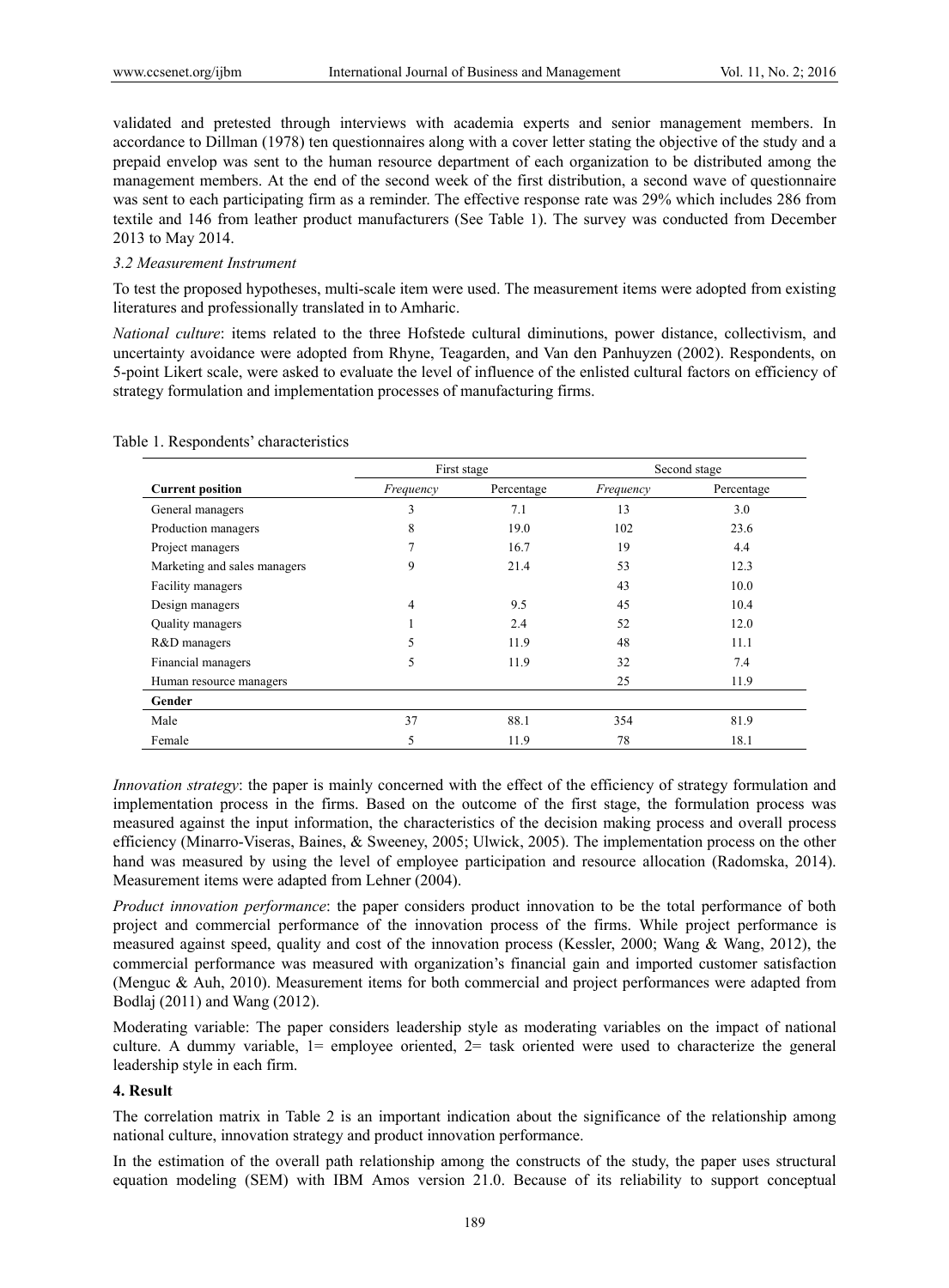interrelationship among constructs and its applicability to estimate measurement errors simultaneously, SEM is becoming a handy management research tool (Damanpour & Gopalakrishnan, 1998). The validity and reliability of the measurement items and the overall structural model were evaluated by using acceptable criteria used in management researches (see Fornell & Larcker, 1981; Kline, 2011). Accordingly, discriminant validity, convergent validity and content validity were tested by using factor loading, composite reliability (CR), average variance extracted (AVE) and cronbach's alpha (C-α). The values for factor loading, CR, AVE and C-α depicted in Table 3 exceed the threshold points described in different literatures (see for example Wang, (2012) and Fornell & Larcker, (1981). The content validity of the measurement scale was tested by using cronbach's alpha  $(C-\alpha)$ .

|               | Mean  | <b>SD</b> | <b>PODI</b> | <b>COLE</b> | <b>UNAV</b> | <b>FORM</b> | <b>IMPL</b> | <b>COMPER</b> | <b>PROPER</b> |
|---------------|-------|-----------|-------------|-------------|-------------|-------------|-------------|---------------|---------------|
| <b>PODI</b>   | 3.489 | 0.801     | 0.82        |             |             |             |             |               |               |
| <b>COLE</b>   | 3.843 | 0.905     | $0.214**$   | 0.80        |             |             |             |               |               |
| <b>UNAV</b>   | 3.562 | 0.742     | $0.424**$   | $0.131**$   | 0.79        |             |             |               |               |
| <b>FORM</b>   | 3.687 | 0.706     | $0.349**$   | $0.153**$   | $0.339**$   | 0.88        |             |               |               |
| <b>IMPL</b>   | 3.658 | 0.739     | $0.624**$   | $0.217**$   | $0.625**$   | $0.409**$   | 0.84        |               |               |
| <b>COMPER</b> | 3.678 | 0.762     | $0.498**$   | $0.329**$   | $0.355**$   | $0.346**$   | $0.493**$   | 0.87          |               |
| <b>PROPER</b> | 3.707 | 0.669     | $0.358**$   | $0.222**$   | $0.393**$   | $0.432**$   | $0.451**$   | $0.639**$     | 0.82          |

| Table 2. Descriptive statistics and discriminant validit test result |  |
|----------------------------------------------------------------------|--|
|----------------------------------------------------------------------|--|

\*\*Correlation is significant at the 0.01 level (2-tailed)

## *4.1 Statistical Analysis*

The structural model was also tested by using different fit indices (chi-square,  $\chi^2$ ; degree of freedom, Df. Goodness of fit index, GFI; Root mean square error approximation, RMSEA comparative fit index, CFI). All the fit indexes meet the criteria mentioned in different literatures (Kline, 2011; Z. Wang & Wang, 2012) thus, the structural model fits well with the survey data. See Table 4.

|               |                | Factor |            |      |              |               |            |           |            |
|---------------|----------------|--------|------------|------|--------------|---------------|------------|-----------|------------|
| Construct     | $\mathrm{X}^2$ | Df     | <b>CFI</b> | TLI  | <b>RMSEA</b> | Loading       | $C-\alpha$ | <b>CR</b> | <b>AVE</b> |
| PODI          | 22.77          | 18     | 0.98       | 0.96 | 0.057        | $0.63 - 0.76$ | 0.73       | 0.86      | 0.67       |
| <b>COLE</b>   | 33.83          | 17     | 0.98       | 0.96 | 0.061        | $0.70 - 0.74$ | 0.78       | 0.81      | 0.64       |
| <b>UNAV</b>   | 30.09          |        | 0.96       | 0.97 | 0.054        | $0.81 - 0.94$ | 0.86       | 0.89      | 0.62       |
| <b>FORM</b>   | 21.65          | 11     | 0.98       | 0.96 | 0.047        | $0.69 - 0.85$ | 0.80       | 0.86      | 0.78       |
| <b>IMPL</b>   | 25.09          | 5      | 0.96       | 0.94 | 0.056        | $0.72 - 0.89$ | 0.83       | 0.87      | 0.71       |
| <b>COMPER</b> | 32.34          | 12     | 0.97       | 0.95 | 0.060        | $0.70 - 0.93$ | 0.80       | 0.81      | 0.76       |
| <b>PROPER</b> | 26.39          | 6      | 0.97       | 0.94 | 0.059        | $0.65 - 0.85$ | 0.75       | 0.77      | 0.67       |

Table 3. Measurement validit and reliability test results

#### *4.2 Hypothses Testing*

The result of the analysis has indicated that both the formulation and implementation process of innovation strategy are positively correlated to the project and commercial performance of the innovation process. The three Hofstede cultural dimensions, power distance, collectivism and uncertainty avoidance significantly correlated to the formulation and implementation processes of innovation strategy as well as the product innovation performance. Consistent with the proposed hypothesis, power distance and uncertainty avoidance have significant negative impact on product innovation performance. Accordingly, power distance exerts an indirect effect of ( $\beta$ =-0.81, =<0.01) and ( $\beta$ =-0.58, =<0.01) on project performance and commercial performance respectively. Similarly, uncertainty avoidance exerts an indirect effect of  $(\beta = -0.49, \gamma = 0.01)$  on project performance and  $(\beta = 0.28, = 0.01)$  on commercial performance.

However, when it comes to the effect of the collectivism culture, we find a mixed result. Accordingly, while it has a positive effect of ( $\beta$ =0.11, =<0.05) on project performance, it exerts a negative impact of ( $\beta$ =-0.13, =<0.05) on the commercial performance of the innovation process. Hence, in this case, the proposed hypothesis was only partially supported (see Table 5). The result also shows an important fact that the effects of culture on both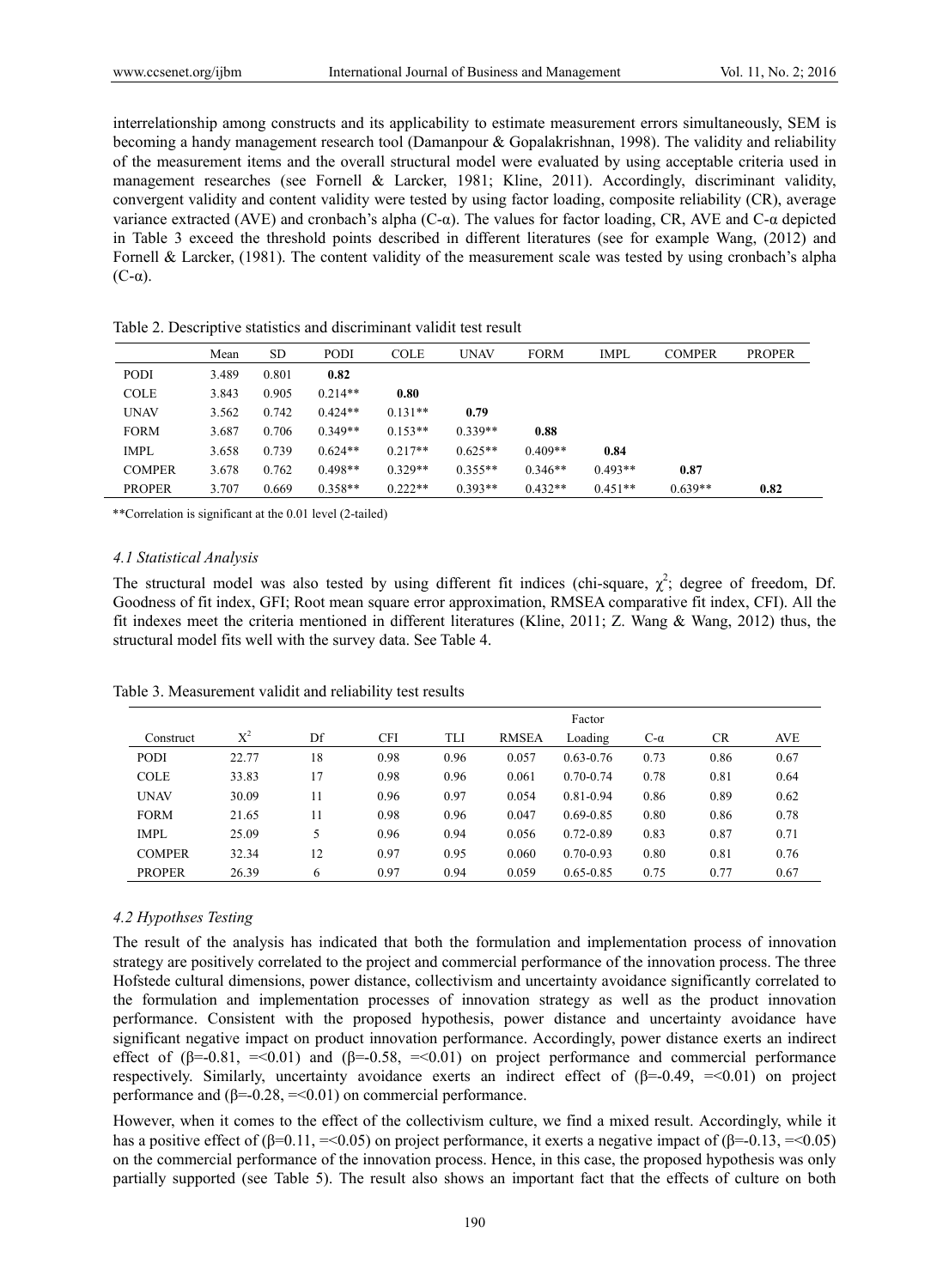project and commercial performance are fully mediated by the innovation strategy formulation and implementation processes. Table 4 also presents the analysis result for the moderated models. It indicates that manufacturing firms that practice task oriented leadership minimize the detrimental effects of current cultural setup on their strategy formulation and implementation process as well as on product innovation performance.

#### **5. Discussion**

The main aim of this study is to investigate the impact of the national culture on innovation strategy formulation and implementation processes and product innovation performance of the manufacturing firms in Ethiopia. More specifically, it explores the extent and direction of the impact of three Hofstede's cultural dimensions (Hofstede, 1984, 1991) on the formulation and implementation process of innovation strategy as well as project and commercial performance of innovation process. Hofstede's cultural characterization was proved to be reliable for cases in different geographies (Newburry & Yakova, 2006) and considerably clear and meaningful for management in different sectors (Kirkman, Lowe, & Gibson, 2006). Furthermore, according to Shane, (1992), the three cultural dimensions, power distance, collectivism and uncertainty avoidance, predict organization's tendency towards innovation. The formulation process follows the traditional way described by Ulwick, (2005) in which instead of facts, decision on which strategy to pursue is highly influenced by power. Moreover, the amount of data used in decision making is far less than the available data; hence, the overall process is less efficient. Therefore, the group of experts believes that, most of the failure in the implementation process is due to improper formulation process, lack of employee participation and resources.

|                 |                  |                     |           |                           |         | Moderated model |                              |         |           |                   |         |  |  |
|-----------------|------------------|---------------------|-----------|---------------------------|---------|-----------------|------------------------------|---------|-----------|-------------------|---------|--|--|
|                 |                  |                     |           |                           |         | Task oriented   |                              |         |           |                   |         |  |  |
|                 |                  |                     |           | Total model (Unmoderated) |         |                 | Employee oriented leadership |         |           | leadership        |         |  |  |
|                 | Relationship     | $a^*$               | <b>SE</b> | $h^*$                     | $a^*$   | <b>SE</b>       | $h^*$                        | a*      | <b>SE</b> | $h^*$             |         |  |  |
| <b>FORM</b>     | $\leftarrow$     | PODI                | $-0.66$   | 0.08                      | $-0.55$ | $-0.91$         | 0.13                         | $-0.87$ | $-0.87$   | 0.09              | $-0.73$ |  |  |
| <b>IMPL</b>     | $\leftarrow$ --  | PODI                | $-0.78$   | 0.05                      | $-0.73$ | $-0.81$         | 0.21                         | $-0.74$ | $-0.64$   | 0.11              | $-0.55$ |  |  |
| <b>FORM</b>     | $\leftarrow$     | <b>COLE</b>         | $-0.40$   | 0.06                      | $-0.47$ | $-0.36$         | 0.06                         | $-0.31$ | $-0.28$   | 0.13              | $-0.26$ |  |  |
| <b>IMPL</b>     | <---             | <b>COLE</b>         | 0.24      | 0.08                      | 0.21    | 0.26            | 0.07                         | 0.23    | 0.30      | 0.06              | 0.22    |  |  |
| <b>FORM</b>     | $\leftarrow$     | <b>UNAV</b>         | 0.36      | 0.05                      | 0.31    | 0.74            | 0.08                         | 0.65    | 0.81      | 0.08              | 0.72    |  |  |
| <b>IMPL</b>     | $\leftarrow$     | <b>UNAV</b>         | $-0.69$   | 0.05                      | $-0.52$ | $-0.88$         | 0.14                         | $-0.80$ | $-0.74$   | 0.08              | $-0.65$ |  |  |
| <b>IMPL</b>     | <---             | <b>FORM</b>         | 0.61      | 0.07                      | 0.53    | 0.42            | 0.07                         | 0.36    | 0.40      | 0.12              | 0.39    |  |  |
| <b>PROPER</b>   | $\leftarrow$     | <b>FORM</b>         | 0.21      | 0.05                      | 0.14    | 0.29            | 0.06                         | 0.24    | 0.31      | 0.06              | 0.27    |  |  |
| <b>COMPER</b>   | $\leftarrow$     | <b>FORM</b>         | 0.25      | 0.05                      | 0.30    | 0.33            | 0.13                         | 0.26    | 0.55      | 0.07              | 0.41    |  |  |
| <b>PROPER</b>   | <---             | <b>IMPL</b>         | 0.83      | 0.05                      | 0.76    | 0.60            | 0.06                         | 0.43    | 0.68      | 0.08              | 0.48    |  |  |
| <b>COMPER</b>   | <---             | <b>IMPL</b><br>0.53 |           | 0.05                      | 0.41    | 0.74            | 0.08                         | 0.68    | 0.77      | 0.08              | 0.65    |  |  |
| Model fit index |                  |                     |           |                           |         |                 |                              |         |           |                   |         |  |  |
|                 | $X^2$ , Df, CFI, |                     |           | 598.11, 156, 0.095        |         |                 | 688.01, 156, 0.94            |         |           | 607.28, 156, 0.94 |         |  |  |
|                 | TLI, RMSEA       |                     |           | 0.93, 0.056               |         |                 | 0.92, 0.061                  |         |           | 0.93, 0.058       |         |  |  |

| Table 4. Parametr estimates for moderated and unmoderated modles |
|------------------------------------------------------------------|
|------------------------------------------------------------------|

*Note.* a\*= unstandardized estimate, b\*=Standarized estimate, SE=Standard error.

The second stage with the aim of investigating the role of the national culture towards the aforementioned innovation strategy problems deployed a formal research methodology. The result of the analysis demonstrates that the hypothetical model that relates culture, innovation strategy and product innovation performance closely fits to the survey data. The significance of the relationship between the antecedent (national culture dimensions) and innovation strategy as well as the consequences innovation performance and innovation strategy were indications of the mediating role of both innovation strategy formulation and implementation processes. Subsequently, the effects of the three cultural dimensions on project and commercial performance were found to be fully mediated by innovation strategy formulation and implementation processes. Thus, through its effect on the formulation and implementation processes of innovation strategy, culture significantly influences the product innovation performance of manufacturing firms. The result supports the findings of Hadjimanolis and Dickson (2001) and Waarts and Van Everdingen (2005) that culture shapes the behavior of organizational -members and through its influence on their perception, motivation and expectations, it influences organizational activities.

The overall result of the analysis demonstrates that the current cultural setup in the country has a detrimental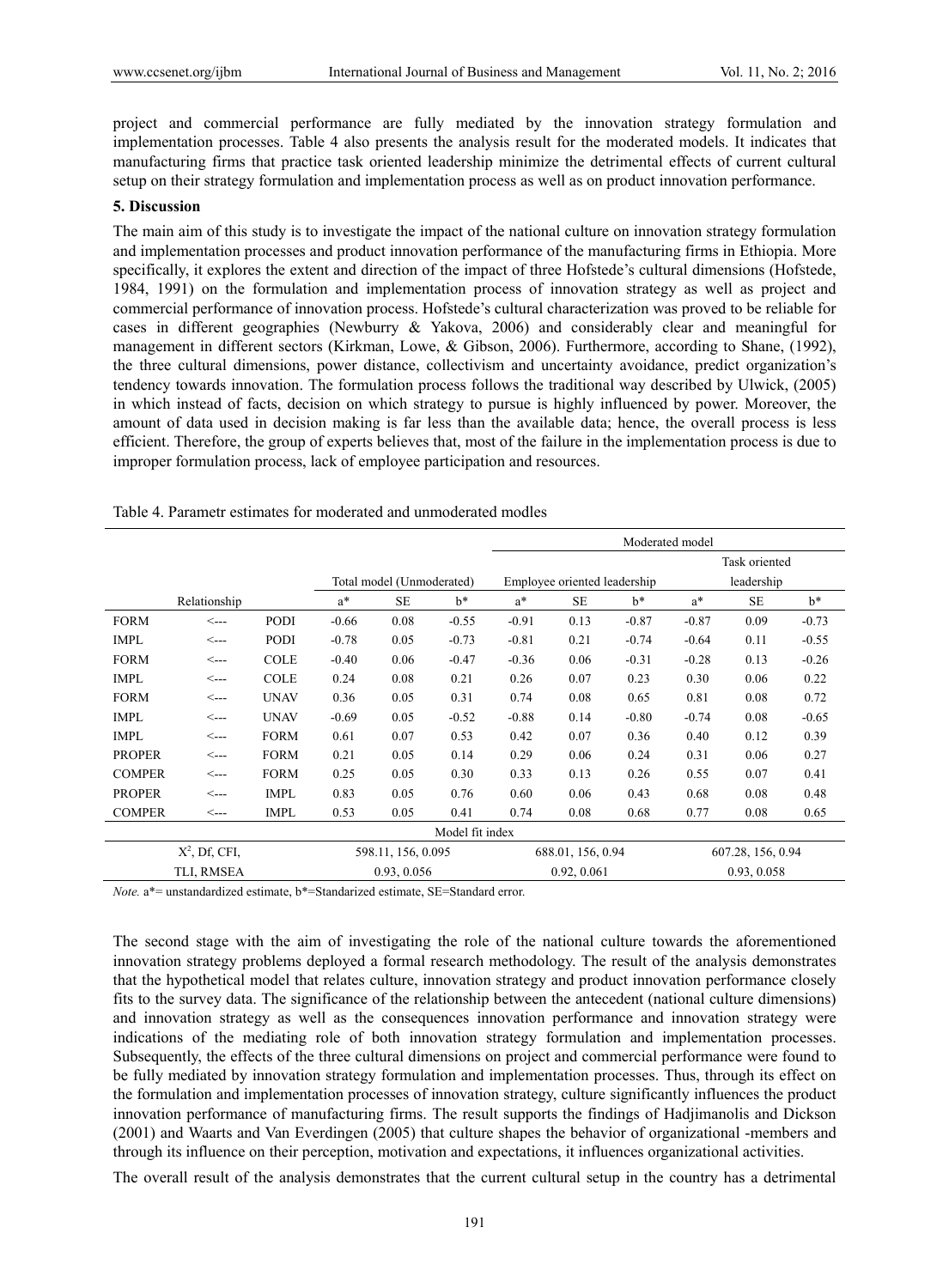effect on the strategy formulation and implementation process as well as the project and commercial performance of the firms. However, more interestingly, the result provides supportive evidence that leadership style pursued by the firms moderates the effect of national culture on project and commercial performance. Accordingly, we found that firms that pursue task oriented leadership style experience lower impact of the national cultural elements than their counterparts.

| Effect      | $\mathcal{O}$ n | <b>FORM</b> |        |         |         | <b>IMPL</b> |          |      | <b>PROPER</b> |         |      | <b>COMPER</b> |         |  |
|-------------|-----------------|-------------|--------|---------|---------|-------------|----------|------|---------------|---------|------|---------------|---------|--|
| From,       |                 | Dir.        | Indir. | Tot.    | Dir.    | Indir.      | Tot.     | Dir. | Indir.        | Tot.    | Dir. | Indir.        | Tot.    |  |
|             | $a^*$           | $-0.66$     |        | $-0.66$ | $-0.78$ | $-0.40$     | $-1.18$  |      | $-0.81$       | $-0.81$ |      | $-0.58$       | $-0.58$ |  |
| PODI        | <b>SE</b>       | 0.08        |        | 0.08    | 0.05    | 0.07        | 0.12     |      | 0.07          | 0.07    |      | 0.06          | 0.06    |  |
|             | $h^*$           | $-0.55$     |        | $-0.55$ | $-0.73$ | $-0.29$     | $-01.02$ |      | $-0.65$       | $-0.65$ |      | $-0.47$       | $-0.47$ |  |
|             | $a^*$           | $-0.40$     |        | $-0.40$ | 0.24    | $-0.30$     | $-0.06$  |      | 0.11          | 0.11    |      | $-0.13$       | $-0.13$ |  |
| <b>COLE</b> | SE              | 0.06        |        | 0.06    | 0.08    | 0.05        | 0.13     |      | 0.07          | 0.07    |      | 0.05          | 0.05    |  |
|             | $h^*$           | $-0.47$     |        | $-0.47$ | 0.21    | $-0.25$     | $-0.04$  |      | 0.10          | 0.10    |      | $-0.10$       | $-0.10$ |  |
|             | $a^*$           | 0.36        |        | 0.36    | $-0.69$ | 0.22        | $-0.47$  |      | $-0.49$       | $-0.49$ |      | $-0.28$       | $-0.28$ |  |
| <b>UNAV</b> | <b>SE</b>       | 0.05        |        | 0.05    | 0.05    | 0.04        | 0.09     |      | 0.06          | 0.06    |      | 0.05          | 0.05    |  |
|             | $h^*$           | 0.31        |        | 0.31    | $-0.52$ | 0.15        | $-0.36$  |      | $-0.35$       | $-0.35$ |      | $-0.21$       | $-0.21$ |  |
|             | $a^*$           |             |        |         | 0.61    |             | 0.61     | 0.21 | 0.51          | 0.72    | 0.24 | 0.32          | 0.56    |  |
| <b>FORM</b> | <b>SE</b>       |             |        |         | 0.07    |             | 0.07     | 0.07 | 0.07          | 0.14    | 0.05 | 0.05          | 0.10    |  |
|             | $h^*$           |             |        |         | 0.53    |             | 0.53     | 0.14 | 0.40          | 0.54    | 0.30 | 0.22          | 0.52    |  |
|             | $a^*$           |             |        |         |         |             |          | 0.83 |               | 0.83    | 0.53 |               | 0.53    |  |
| <b>IMPL</b> | SE              |             |        |         |         |             |          | 0.05 |               | 0.05    | 0.05 |               | 0.05    |  |
|             | $h^*$           |             |        |         |         |             |          | 0.76 |               | 0.76    | 0.53 |               | 0.53    |  |

Table 5. Effect decomposition for the total structural model

*Note.*  $a^*$  = unstandardized effect,  $b^*$  = standardized effect, SE=Standard error.

#### **6. Conclusion**

Though still dubious and facing scholarly critics, the Hofstede cultural framework is frequently used in the organizational analysis (Casey et al., 2015). More specifically, the Hofstede cultural dimensions (Hofstede, 1991), power distance, collectivism vs. individualism and uncertainty avoidance have been credited for their influence on firms' strategic choice and product innovation performance (Starren, Hornikx, & Luijters, 2013). On the other hand, literatures in strategic management (see for example Acar & Acar, 2012; Ulwick, 2005) have reported a positive correlation between innovation strategy and product innovation performance. However, studies that considered the influence of culture on the formulation and implementation process of innovation strategy are still scarce. Moreover, still there exists a literature gap concerning the impact of the interplay between culture and strategy formulation and implementation process on the product innovation performance of manufacturing firms.

The main objective of the study therefore was to shade light on the role of the Ethiopian national culture on the existing problems related to the formulation and implementation process of innovation strategy and its indirect implication to the product innovation performance. Overall the result of the analysis shows that the current national culture setup in the country has a detrimental effect on both innovation strategy formulation and implementation processes as well as the product innovation performance of the firms operating within it. The paper will have significant implication to both the innovation theory and management practice.

Theoretically it will help to further our insight on how the national culture elements; power distance, collectivism and uncertainty avoidance, influence the formulation and implementation of innovation strategy as well as product innovation performance of firms. The paper develops a more detailed conceptual model by dividing product innovation performance into project performance and commercial performance. While the project performance concerns with the internal efficiency of the innovation process, the commercial performance focuses on the financial gain of organizations and the level of customer satisfaction imported due to new product introduction. Hence, the model will be alternative analysis tool in future similar cases. From the practical perspective, the findings will guide management of the sectors in the process of designing and cultivating of favorable organizational culture

## **Acknowledgments**

The authors gratefully acknowledge the financial support from Mekelle University, Ethiopian Institute of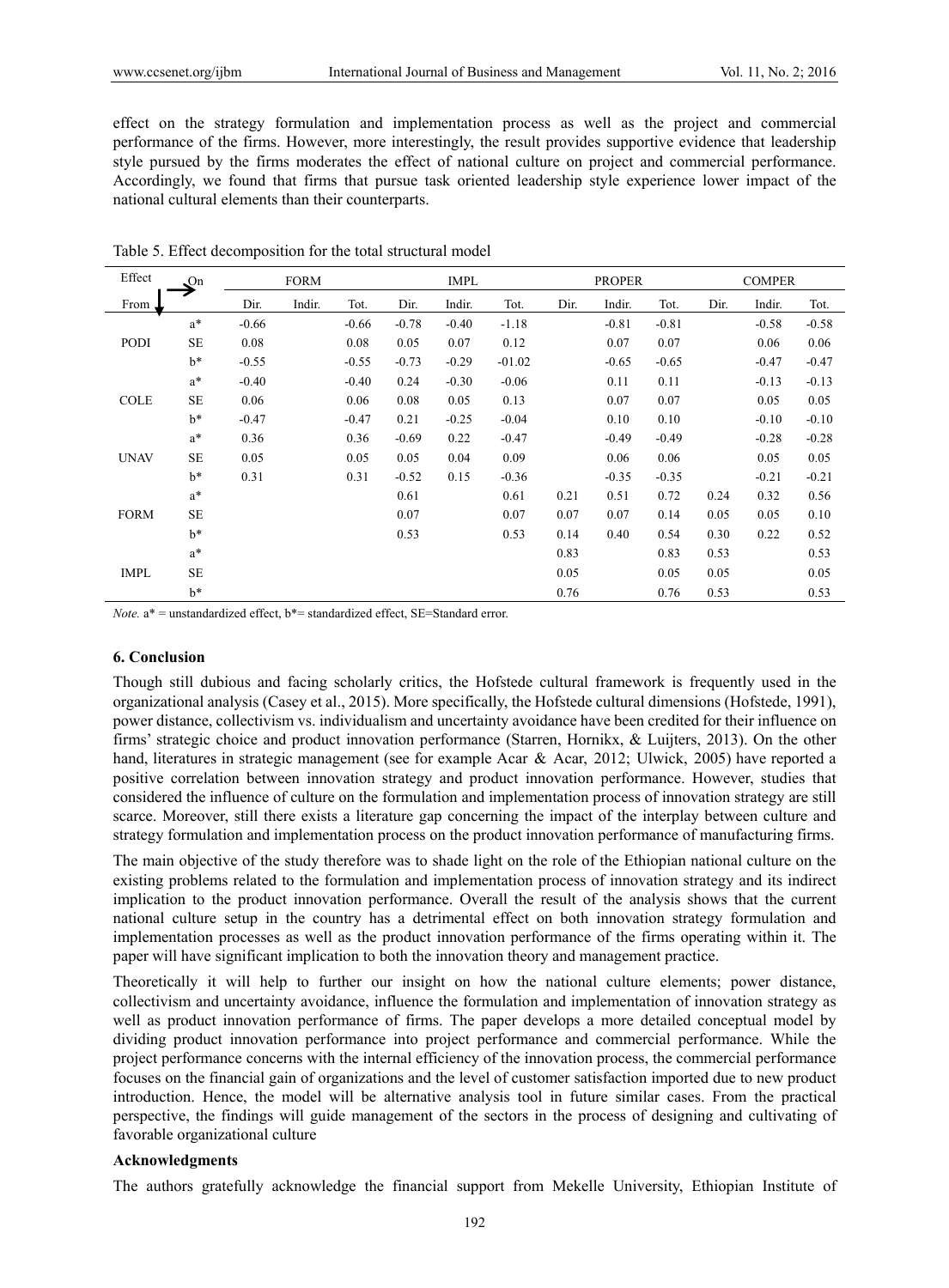Technology-Mekelle (EiT-M/RB/01/2013).

## **References**

- Acar, A. Z., & Acar, P. (2012). The effects of organizational culture and innovativeness on business performance in healthcare industry. *Procedia-Social and Behavioral Sciences, 58*, 683-692. http://dx.doi.org/10.1016/j.sbspro.2012.09.1046
- Ayoun, B. M., & Moreo, P. J. (2008). The influence of the cultural dimension of uncertainty avoidance on business strategy development: A cross-national study of hotel managers. *International Journal of Hospitality Management, 27*(1), 65-75. http://dx.doi.org/10.1016/j.ijhm.2007.07.008
- Bodlaj, M. (2011). The impact of a responsive and proactive market orientation on innovation and business performance. *Economic and Business Review, 12*(4), 241-261.
- Casey, T. W., Riseborough, K. M., & Krauss, A. D. (2015). Do you see what I see? Effects of national culture on employees' safety-related perceptions and behavior. *Accident Analysis & Prevention, 78*, 173-184. http://dx.doi.org/10.1016/j.aap.2015.03.010
- Damanpour, F., & Gopalakrishnan, S. (1998). Theories of organizational structure and innovation adoption: the role of environmental change. *Journal of Engineering and Technology Management, 15*(1), 1-24. http://dx.doi.org/10.1016/S0923-4748(97)00029-5
- Damanpour, F., Walker, R. M., & Avellaneda, C. N. (2009). Combinative effects of innovation types and organizational performance: A longitudinal study of service organizations. *Journal of Management Studies, 46*(4), 650-675. http://dx.doi.org/10.1111/j.1467-6486.2008.00814.x
- Dillman, D. A. (1978). *Mail and telephone surveys* (Vol. 3). Wiley Interscience.
- Efrat, K. (2014). The direct and indirect impact of culture on innovation. *Technovation, 34*(1), 12-20. http://dx.doi.org/10.1016/j.technovation.2013.08.003
- Engelen, A., Brettel, M., & Wiest, G. (2012). Cross-functional Integration and New Product Performance—The Impact of National and Corporate Culture. *Journal of International Management, 18*(1), 52-65. http://dx.doi.org/10.1016/j.intman.2011.07.001
- Fornell, C., & Larcker, D. F. (1981). Evaluating structural equation models with unobservable variables and measurement error. *Journal of Marketing Research, 18*(1), 39-50. http://dx.doi.org/10.2307/3151312
- García-Morales, V. J., Jiménez-Barrionuevo, M. M., & Gutiérrez-Gutiérrez, L. (2011). Transformational leadership influence on organizational performance through organizational learning and innovation. *Journal of Business Research, 61*(1), 34. http://dx.doi.org/10.1016/j.jbusres.2011.03.005
- Griffith, D. A., Zhang, C., & Cavusgil, S. T. (2006). Attributions of noncooperative incidents and response strategies: The role of national character. *Journal of World Business, 41*(4), 356-367. http://dx.doi.org/10.1016/j.jwb.2006.08.006
- Guan, J. C., Richard, C., Tang, E. P., & Lau, A. K. (2009). Innovation strategy and performance during economic transition: Evidences in Beijing, China. *Research Policy, 38*(5), 802-812. http://dx.doi.org/10.1016/j.respol.2008.12.009
- Hadjimanolis, A., & Dickson, K. (2001). Development of national innovation policy in small developing countries: the case of Cyprus. *Research Policy, 30*(5), 805-817. http://dx.doi.org/10.1016/S0048-7333(00)00123-2
- Hauff, S., Richter, N. F., & Tressin, T. (2015). Situational job characteristics and job satisfaction: The moderating role of national culture. *International business review, 24*(4), 710-723. http://dx.doi.org/10.1016/j.ibusrev.2015.01.003
- Hofstede, G. (1984). *Culture's consequences: International differences in work-related values* (Vol. 5).
- Hofstede, G. H., & Hofstede, G. (2001). *Culture's consequences: Comparing values, behaviors, institutions and organizations across nations*.
- Hofstede, G., Hofstede, G. J., & Minkov, M. (1991). *Cultures and organisations-software of the mind: intercultural cooperation and its importance for survival*. New York, NY: McGraw-Hill
- Hoftede, G., Hofstede, G. J., & Minkov, M. (2010). *Cultures and organizations: Software of the mind: intercultural cooperation and its importance for survival*. McGraw-Hill.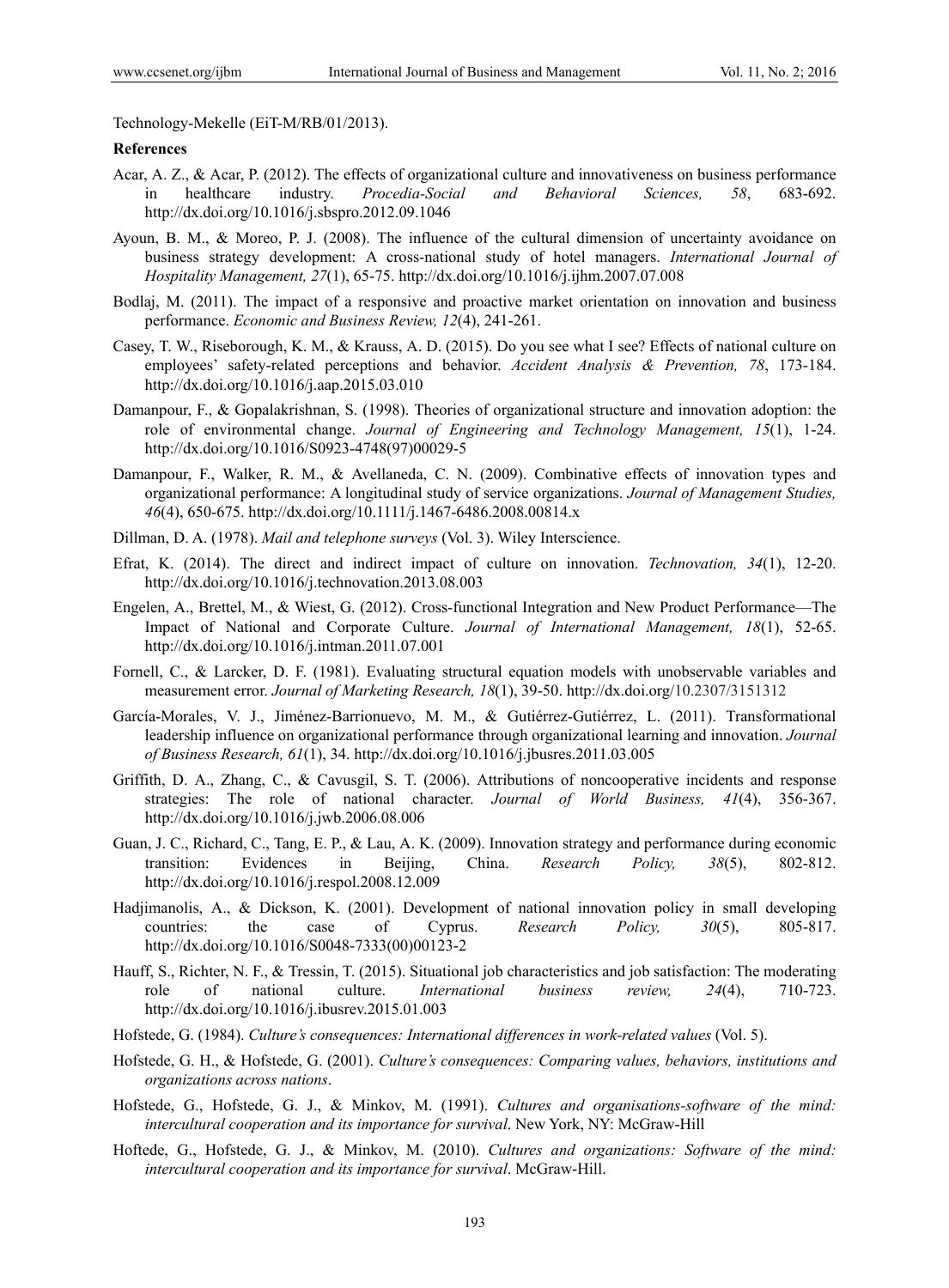- House, R. J., Hanges, P. J., Javidan, M., Dorfman, P. W., & Gupta, V. (2004). *Culture, leadership, and organizations: The GLOBE study of 62 societies*. Sage publications.
- Kessler, E. H. (2000). Tightening the belt: Methods for reducing development costs associated with new product innovation. *Journal of Engineering and Technology Management, 17*(1), 59-92. http://dx.doi.org/10.1016/S0923-4748(99)00020-X
- Kessler, E. H., & Bierly, P. E. (2002). Is faster really better? An empirical test of the implications of innovation speed. *Engineering Management, IEEE Transactions on, 49*(1), 2-12. http://dx.doi.org/10.1109/17.985742
- Kirkman, B. L., Lowe, K. B., & Gibson, C. B. (2006). A quarter century of culture's consequences: A review of empirical research incorporating Hofstede's cultural values framework. *Journal of International Business Studies, 37*(3), 285-320. http://dx.doi.org/10.1057/palgrave.jibs.8400202
- Kline, R. B. (2011). *Principles and practice of structural equation modeling*. Guilford Press. http://dx.doi.org/10.1080/10705511.2012.687667
- Kok, R. A., & Biemans, W. G. (2009). Creating a market-oriented product innovation process: A contingency approach. *Technovation, 29*(8), 517-526. http://dx.doi.org/10.1016/j.technovation.2008.12.004
- Laforet, S. (2008). Size, strategic, and market orientation affects on innovation. *Journal of Business Research, 61*(7), 753-764. http://dx.doi.org/10.1016/j.jbusres.2007.08.002
- Lehner, J. (2004). Strategy implementation tactics as response to organizational, strategic, and environmental imperatives. *Management revue, 15*(4), 460-480.
- Lemma, T., Tegegne, A., & Hoekstra, D. (2012). *Capacity for knowledge-based smallholder agriculture in Ethiopia: Linking graduate programs to market-oriented agricultural development.* Challenges, opportunities and IPMS experience. ILRI (aka ILCA and ILRAD).
- Lonner, W. J., Berry, J. W., & Hofstede, G. H. (1980). *Culture's Consequences: International Differences in Work-Related Values.* University of Illinois at Urbana-Champaign's Academy for Entrepreneurial Leadership Historical Research Reference in Entrepreneurship.
- Martín-de Castro, G., Delgado-Verde, M., Navas-López, J. E., & Cruz-González, J. (2012). The moderating role of innovation culture in the relationship between knowledge assets and product innovation. *Technological Forecasting and Social Change, 80*(1), 351-363. http://dx.doi.org/10.1016/j.techfore.2012.08.012
- Menguc, B., & Auh, S. (2010). Development and return on execution of product innovation capabilities: The role of organizational structure. *Industrial Marketing Management, 39*(5), 820-831. http://dx.doi.org/10.1016/j.indmarman.2009.08.004
- Mihet, R. (2013). Effects of culture on firm risk-taking: A cross-country and cross-industry analysis. *Journal of Cultural Economics, 37*(1), 109-151. http://dx.doi.org/10.1007/s10824-012-9186-2
- Minarro-Viseras, E., Baines, T., & Sweeney, M. (2005). Key success factors when implementing strategic manufacturing initiatives. *International Journal of Operations & Production Management, 25*(2), 151-179. http://dx.doi.org/10.1108/01443570510577010
- Muchie, M. (2000). Leather processing in Ethiopia and Kenya: Lessons from India. *Technology in Society, 22*(4), 537-555. http://dx.doi.org/10.1016/S0160-791X (00)00027-0
- Nag, R., Hambrick, D. C., & Chen, M. J. (2007). What is strategic management, really? Inductive derivation of a consensus definition of the field. *Strategic Management Journal, 28*(9), 935-955. http://dx.doi.org/10.1002/smj.615
- Newburry, W., & Yakova, N. (2006). Standardization preferences: A function of national culture, work interdependence and local embeddedness. *Journal of International Business Studies, 37*(1), 44-60. http://dx.doi.org/10.1057/palgrave.jibs.8400179
- Nieto, M. J., & Santamaría, L. (2007). The importance of diverse collaborative networks for the novelty of product innovation. *Technovation, 27*(6), 367-377. http://dx.doi.org/10.1016/j.technovation.2006.10.001
- Özsahin, M., Zehir, C., & Acar, A. Z. (2011). Linking leadership style to firm performance: The mediating effect of the learning orientation. *Procedia-Social and Behavioral Sciences, 24*, 1546-1559. http://dx.doi.org/10.1016/j.sbspro.2011.09.089
- Radomska, J. (2014). Linking the Main Obstacles to the Strategy Implementation with the Company's Performance. *Procedia-Social and Behavioral Sciences, 150,* 263-270.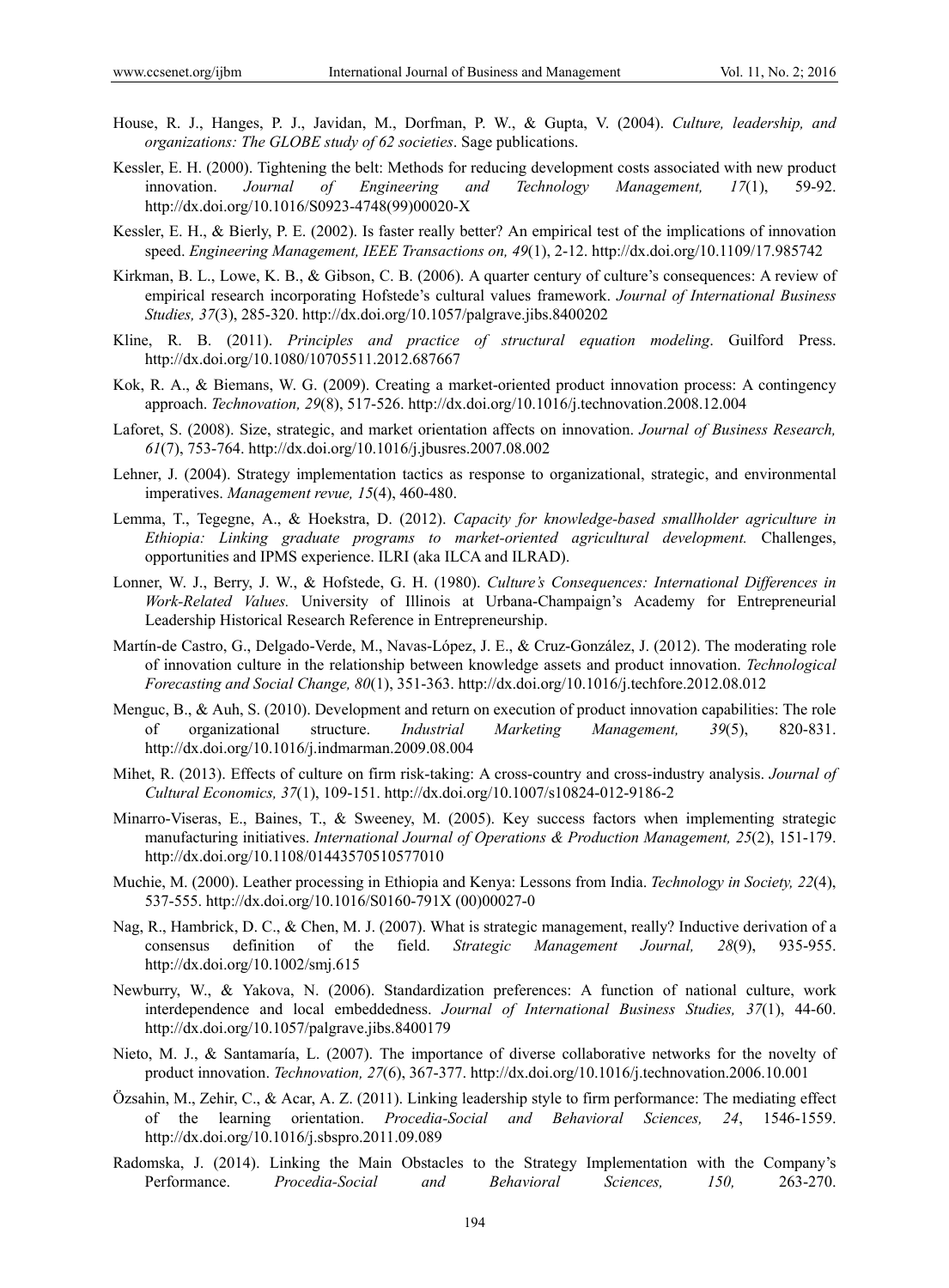http://dx.doi.org/10.1016/j.sbspro.2014.09.054

- Rhyne, L. C., Teagarden, M. B., & Van den Panhuyzen, W. (2002). Technology-based competitive strategies: The relationship of cultural dimensions to new product innovation. *The Journal of High Technology Management Research, 13*(2), 249-277. http://dx.doi.org/10.1016/S1047-8310(02)00047-0
- Samara, E., Georgiadis, P., & Bakouros, I. (2012). The impact of innovation policies on the performance of national innovation systems: A system dynamics analysis. *Technovation, 32*(11), 624-638. http://dx.doi.org/10.1016/j.technovation.2012.06.002
- Shane, S. A. (1992). Why do some societies invent more than others? *Journal of Business Venturing, 7*(1), 29-46. http://dx.doi.org/10.1016/0883-9026(92)90033-N
- Starren, A., Hornikx, J., & Luijters, K. (2013). Occupational safety in multicultural teams and organizations: A research agenda. *Safety science, 52*, 43-49. http://dx.doi.org/10.1016/j.ssci.2012.03.013
- Sumaco, F. T., Imrie, B. C., & Hussain, K. (2014). The Consequence of Malaysian National Culture Values on Hotel Branding. *Procedia-Social and Behavioral Sciences, 144*, 91-101. http://dx.doi.org/10.1016/j.sbspro.2014.07.277
- Tihanyi, L., Griffith, D. A., & Russell, C. J. (2005). The effect of cultural distance on entry mode choice, international diversification, and MNE performance: A meta-analysis. *Journal of International Business Studies, 36*(3), 270-283. http://dx.doi.org/10.1057/palgrave.jibs.8400136
- Top, S., Öge, E., Atan, Ö., & Gümüş, S. (2015). Investigation Relational Levels of Intensity between Paternalistic and Servant Leadership Styles and National Culture, Organizational Commitment and Subordinate Responses or Reactions to the Leaders Style. *Procedia-Social and Behavioral Sciences, 181,* 12-22. http://dx.doi.org/10.1016/j.sbspro.2015.04.861
- Ulwick, A. W. (2005*). Business strategy formulation: Theory, process and the intellectual Revolution*.
- Vega-Jurado, J., Gutiérrez-Gracia, A., Fernández-de-Lucio, I., & Manjarrés-Henríquez, L. (2008). The effect of external and internal factors on firms' product innovation. *Research Policy, 37*(4), 616-632. http://dx.doi.org/10.1016/j.respol.2008.01.001
- Waarts, E., & Van Everdingen, Y. (2005). The Influence of National Culture on the Adoption Status of Innovations: An Empirical Study of Firms across Europe. *European Management Journal, 23*(6), 601-610. http://dx.doi.org/10.1016/j.emj.2005.10.007
- Wang, Z., & Wang, N. (2012*).* Knowledge sharing, innovation and firm performance. *Expert Systems with Applications, 39*(10), 8899-8908. http://dx.doi.org/10.1016/j.eswa.2012.02.017
- Zhang, J., Hoenig, S., Di Benedetto, A., Lancioni, R. A., & Phatak, A. (2009). What contributes to the enhanced use of customer, competition and technology knowledge for product innovation performance? A survey of multinational industrial companies' subsidiaries operating in China. *Industrial Marketing Management, 38*(2), 207-218. http://dx.doi.org/10.1016/j.indmarman.2008.12.007